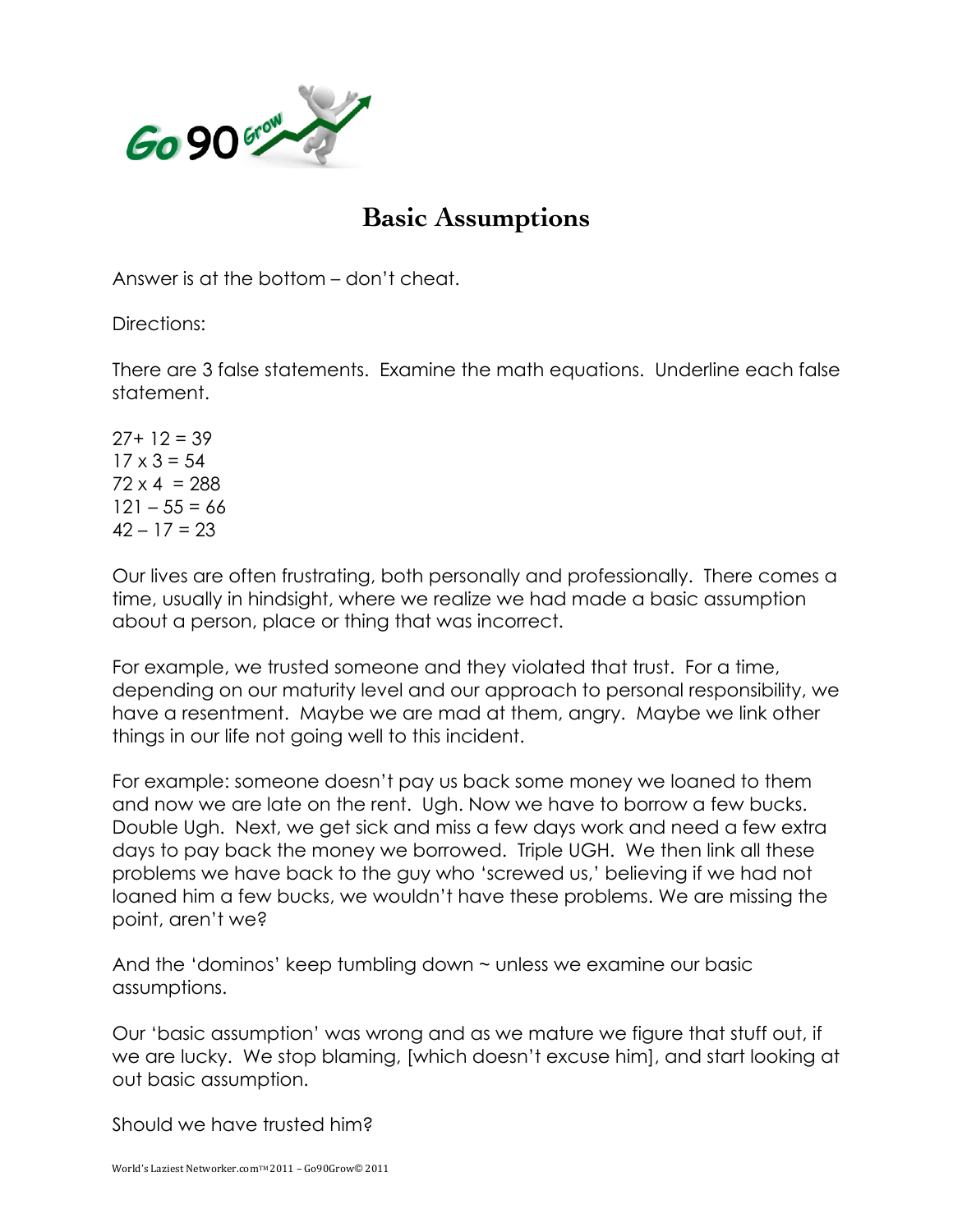Should we have lent money when it was going to put us in potentially a tough spot.

Once we arrive at this point, we 'change' our behavior and create different results.

Unless we examine our basic assumptions, we are bound to keep making the same mistakes.

Business failures, especially in network marketing, are because people never examine their basic assumptions.

Some cool historical ones: Man can't fly. The earth is flat. The sun revolves around the earth. WoW. Everyone believed those things.

MLM Basic Assumptions to 'reconsider.'

## **You just have to find the right people.**

We offer something everybody wants: more time, more money and lower taxes. If everybody wants those things – why do they say 'no.' The basic assumption is 'they aren't the right people' false. It really is not about finding the right people, it's about why, if everyone wants those things….why do they say 'no'? Opting for that false assumption prevents us from examining what we are saying. Ut-Oh. If we don't do that we never improve and neither does our business.

## **People don't duplicate, systems do.**

Ford assembly lines don't make more Ford assembly line and Apple Production lines don't make more Apple Production lines. Skilled workers build the new plant, skilled personnel hire new people and skilled trainers come in and show people exactly what to do, hands on, so they become skilled.

Try this, drop the word 'duplication' and substitute 'growth' for it. Next place the word 'education' before growth. Reads like this: "We are in the business of education, we teach people hands on what to do and that creates growth." Duplication is a by-product of education. What do we 'educate people about? Skills. Just like Apple, Ford, etc.

By replacing this basic assumption, people don't duplicate systems do, with this phrase 'a system, based on skills, vitalized by people who teach those skills hands on. Which makes more sense to you?

## **ANSWER and APPLICATION**